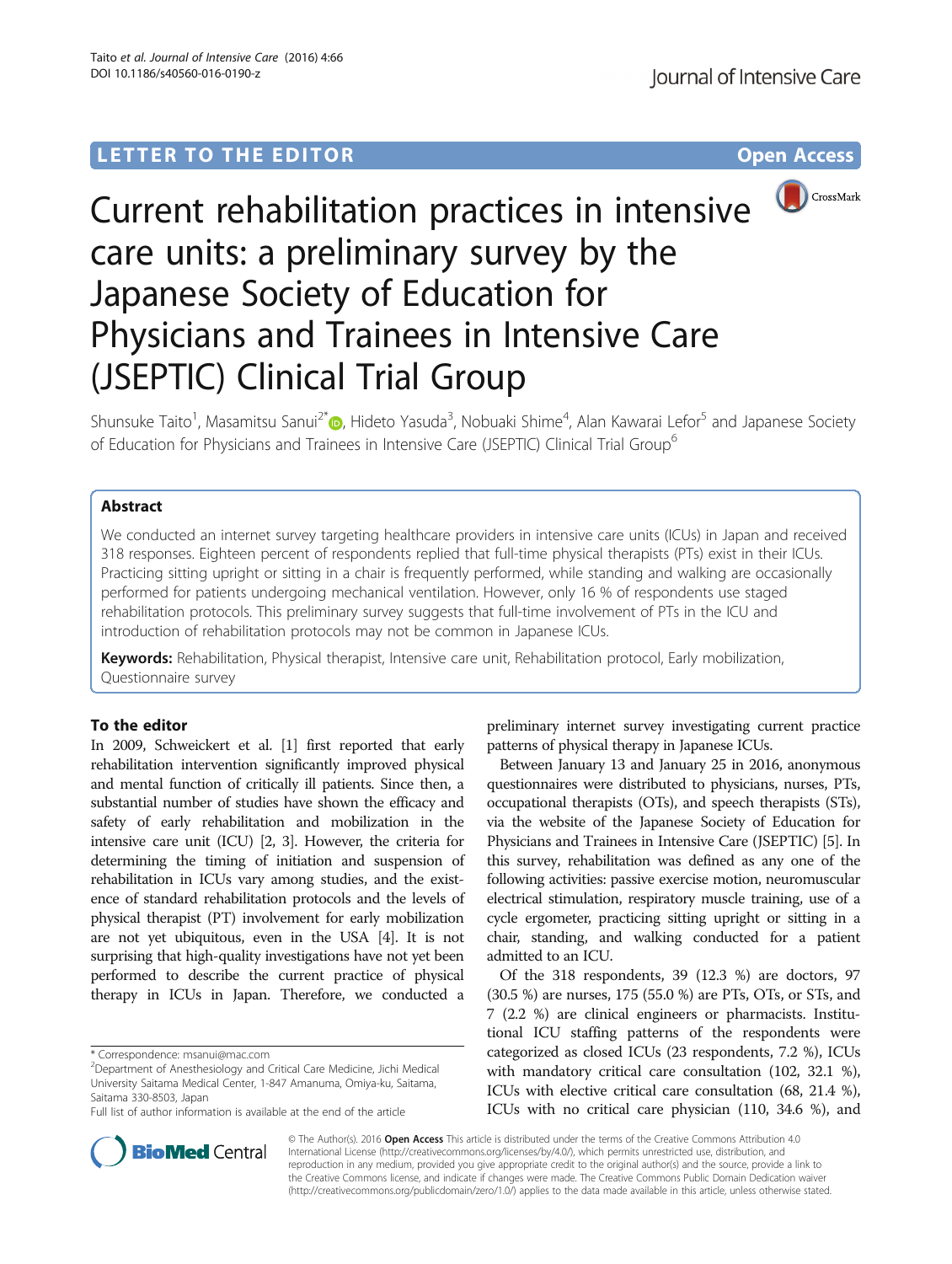

unknown (15, 4.7 %). Fifty-seven respondents (17.9 %) responded that full-time PTs, OTs, or STs are involved in their ICUs, while 245 respondents (77.0 %) responded that they are involved "on-demand" (Fig. 1). Joint range of motion exercises, practicing sitting upright or sitting in a chair, and standing are frequently performed rehabilitation exercises for patients undergoing mechanical ventilation (Table 1). Respiratory muscle training and walking are occasionally performed. The majority of respondents answered that they never perform neuromuscular electrical stimulation or use a cycle ergometer. Despite the frequent conduct of sitting, standing, and walking in patients undergoing mechanical ventilation, only 51 respondents (16.0 %) replied that protocols for conducting staged rehabilitation for patients in the ICU exist (Fig. 2). Two hundred and thirty-six (74.2 %) answered that no such protocols exist, while approximately half indicated that protocols are currently under consideration. The decision to initiate rehabilitation in various patient conditions depends on the profession of the respondent and whether

|  | Table 1 Frequency of rehabilitation exercises performed for |  |  |
|--|-------------------------------------------------------------|--|--|
|  | patients undergoing mechanical ventilation                  |  |  |

|                                          | Frequently,<br>N(96) | Occasionally,<br>N(96) | Never.<br>N(% | Unknown.<br>N(%) |
|------------------------------------------|----------------------|------------------------|---------------|------------------|
| Joint range of<br>motion exercises       | 249 (78.3)           | 61 (19.2)              | 7(2.2)        | 1(0.3)           |
| Sitting upright or<br>sitting in a chair | 207 (65.1)           | 91 (28.6)              | 16(5.0)       | 4(1.3)           |
| Standing                                 | 134 (42.1)           | 134 (42.1)             | 41 (12.9)     | 9(2.9)           |
| Respiratory muscle<br>training           | 105 (33.0)           | 155 (48.7)             | 46 (14.5)     | 12(3.8)          |
| Walking                                  | 63 (19.8)            | 135 (42.4)             | 111 (34.9)    | 9(2.9)           |
| Neuromuscular<br>electrical stimulation  | 4(1.3)               | 45 (14.2)              | 243 (76.4)    | 26(8.1)          |
| Cycle ergometer                          | 7(2.2)               | 42 (13.2)              | 248 (78.0)    | 21(6.6)          |

Frequencies reported above may include multiple responders from a single institution



they are actively involved in rehabilitation practice or not (data not shown).

This preliminary web-based survey suggests that fulltime involvement of PTs, OTs, or STs in the ICU and introduction of rehabilitation protocols may not be common in Japanese ICUs. In Europe, 75 % of ICUs had at least one PT working exclusively in the ICU [\[6\]](#page-2-0). Most ICUs in Australia also have at least one senior PT on staff [\[7\]](#page-2-0). This study suggests that rehabilitation may be provided "on-demand" in most ICUs in Japan. Recently, a consensus on active mobilization, including the criteria for determining when to start or suspend an intervention for patients undergoing mechanical ventilation, has been reported [[8\]](#page-2-0). Risk stratification and safety standards regarding physical therapy and rehabilitation have also been reported [[9](#page-2-0)]. However, this study suggests that in a majority of Japanese ICUs, rehabilitation practice may be performed on an individual-therapist basis, not following established protocols. It has been reported that following physical therapy protocols by an exclusively allocated PT decreased endotracheal intubation and reintubation rates in the ICU and hospital length of stay [[10\]](#page-2-0). A study investigating the effect of protocolized rehabilitation by full-time PTs on patient outcomes is needed. This preliminary survey was made by voluntary participation of an individual respondent who viewed the website of the JSEPTIC Clinical Trial Group. The institutional information of individual respondents was not obtained, making it possible to have multiple respondents from one institution, not reflecting regional disparities in practice. It is acknowledged that selection bias of participants could result from an internet survey. Further studies are needed to clarify these limitations.

#### Abbreviations

ICU: Intensive care unit; OTs: Occupational therapists; PTs: Physical therapists; STs: Speech therapists

#### Acknowledgements

There are no acknowledgements to be declared.